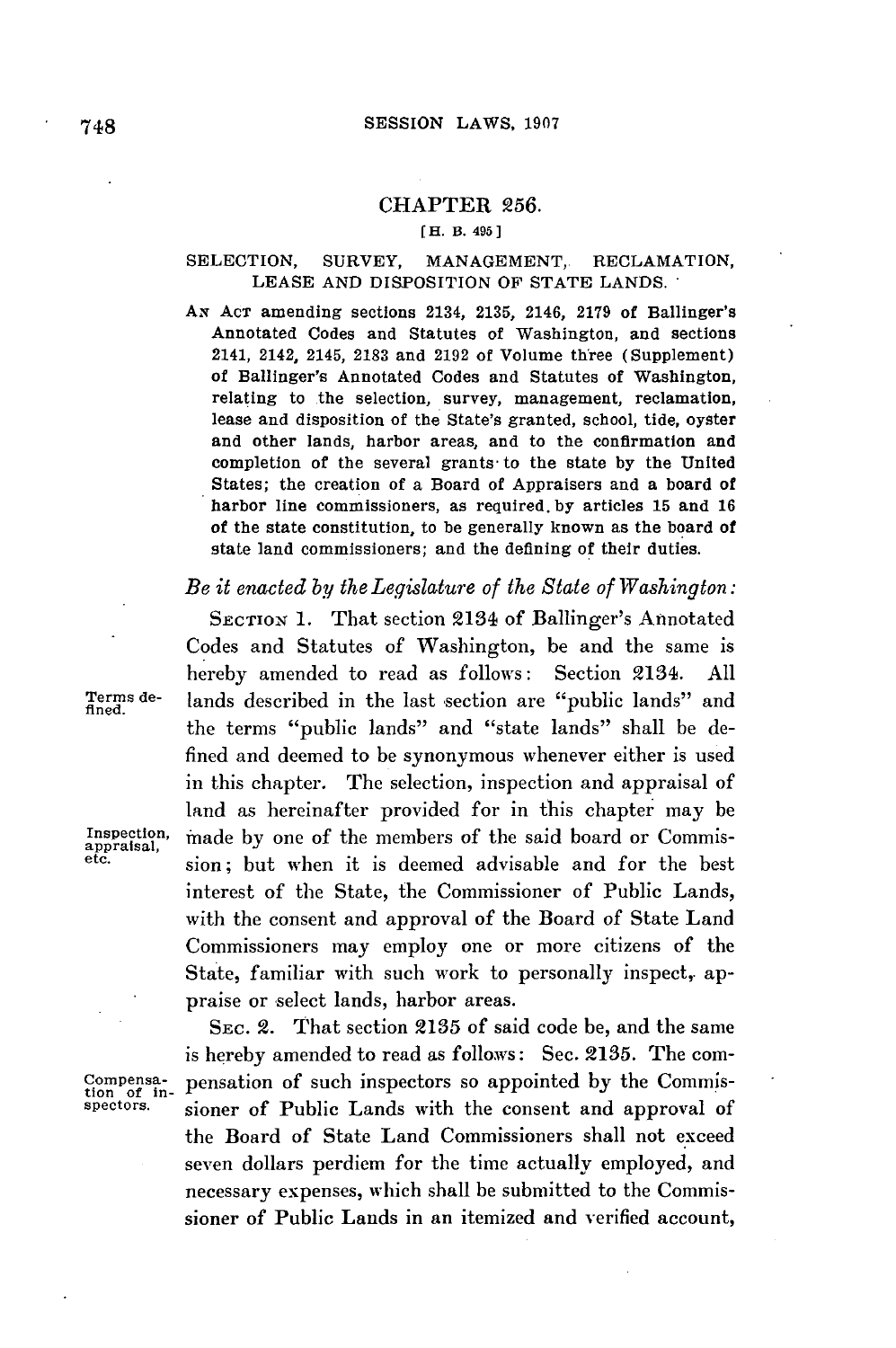to be approved **by** the Commissioner of Public Lands.

**SEc. 3.** That section 2146 of said codes be, and the same is hereby amended to read as follows: Sec. 2146. All State lands shall be sold on the following terms: One- sale. tenth to be paid on the date of sale, and one-tenth annually thereafter on the first day of March in each year until the full purchase price has been paid: *Provided,* That any purchaser may make full payment at any time. **All** deferred payments shall draw interest at the rate of six per cent. per annum. The first installment of interest shall become due and payable on the first day of March, next after the date of sale, and thereafter all interest shall become due and payable annually on the first day of March in each year. **All** remittances for payment of either principal or interest must be forwarded to the Commissioner of Public Lands. When the entire purchase price of any land shall have been fully paid, such fact shall **be** certified **by** the Commissioner of Public Lands to the Governor, **Patent.** whereupon he shall cause a patent to be issued to the purchaser. Patents shall be signed **by** the Governor and attested **by** the Secretary of State, with the seal of the State attached thereto, and shall be recorded in the office of the Commissioner of Public Lands, and no fee shall be required for any deed or patent of land issued **by** the Governor, other than the fee provided for in this chapter: *Provided further,* That each and every contract for the sale of any State lands, or deeds or patents to such State lands except deeds or patents issued pursuant to contracts heretofore made shall contain the following saving clause: "The party of the first part hereby expressly saves, ex- Minerals recepts and reserves out of the grant hereby made, unto itself, its successors, and assigns forever, all oils, gases, coal, ores, minerals and fossils of every name, kind or description, and which may be in or upon said lands above described, or any part thereof, and the right to explore the same for such oil, gases, coal, ores, minerals, and fossils; and it also hereby expressly saves and reserves out **of** the grant hereby made, unto itself, its successors and

749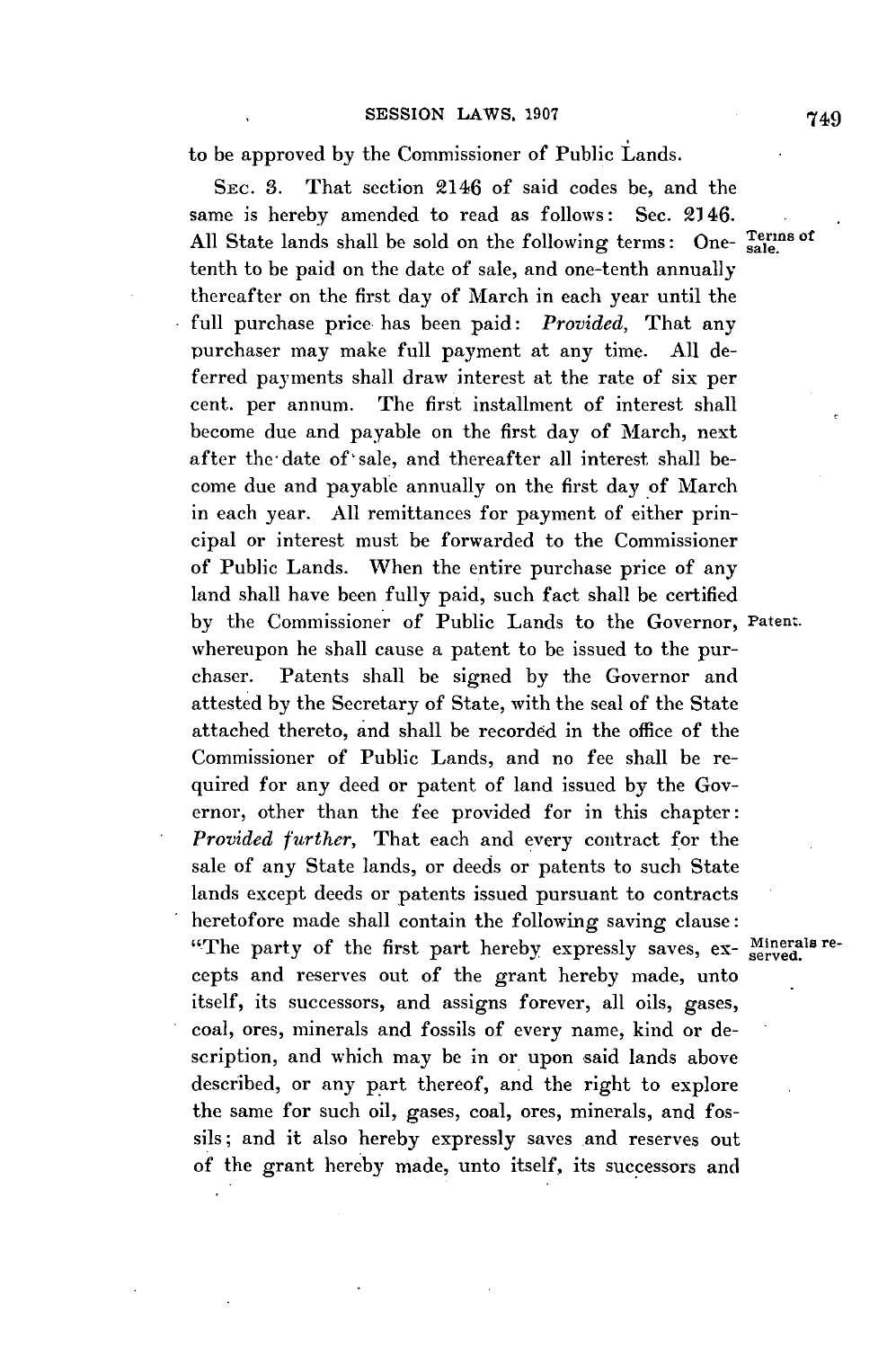assigns forever, the right to enter **by** itself, its agents, attorneys and servants upon said lands or any part or parts thereof, at any and all times, for the purpose of opening, developing and working mines thereon, and taking out and removing therefrom all such oils, gases, coal, ores, minerals and fossils, and to that end it further expressly reserves out of the grant hereby made, unto itself, its successors and assigns forever, the right **by** its or their agents, servants and attorneys at any and all times to erect, construct, maintain and use all such buildings, machinery, roads and railroads, sink such shafts, remove such soil, and to remain on said lands or any part thereof for the business of mining and to occupy as much of said land as may be necessary or convenient for the successful prosecution of such mining business hereby expressly reserving to itself, its successors and assigns, as aforesaid, generally, all rights and powers in, to, and over said lands, whether herein expressed or not, reasonably necessary or convenient to render beneficial and efficient the complete enjoyment of the property and rights hereby expressly reserved": *Provided further,* That no rights shall be exercised under this reservation **by** the State, its successors or assigns, until provision has been made **by** the State, its successors or assigns to pay to the owner of the land upon which the rights herein reserved to the State, its successors or assigns or sought to be exercised, full payment for all damages sustained by said owner, **by** reason of entering upon said land.

**SEc.** 4. That section **2179** of said codes be, and the same is hereby amended to read as follows: Sec. **2179.** Sale of **Tide or shore lands of the second class which are separated detached**<br>detached *from the upland by navigable waters* shall be sold at not from the upland by navigable waters, shall be sold at not less than five dollars per acre; the applicant, at his own expense, shall survey and cause to be filed with his appli**survey.** cation a plat of the surveys of the land applied for. Such surveys shall be connected with, and the plat shall show, two or more connections with the United States survey of the upland. The applicant shall also file the field notes **of** the survey of said land with his application. The Com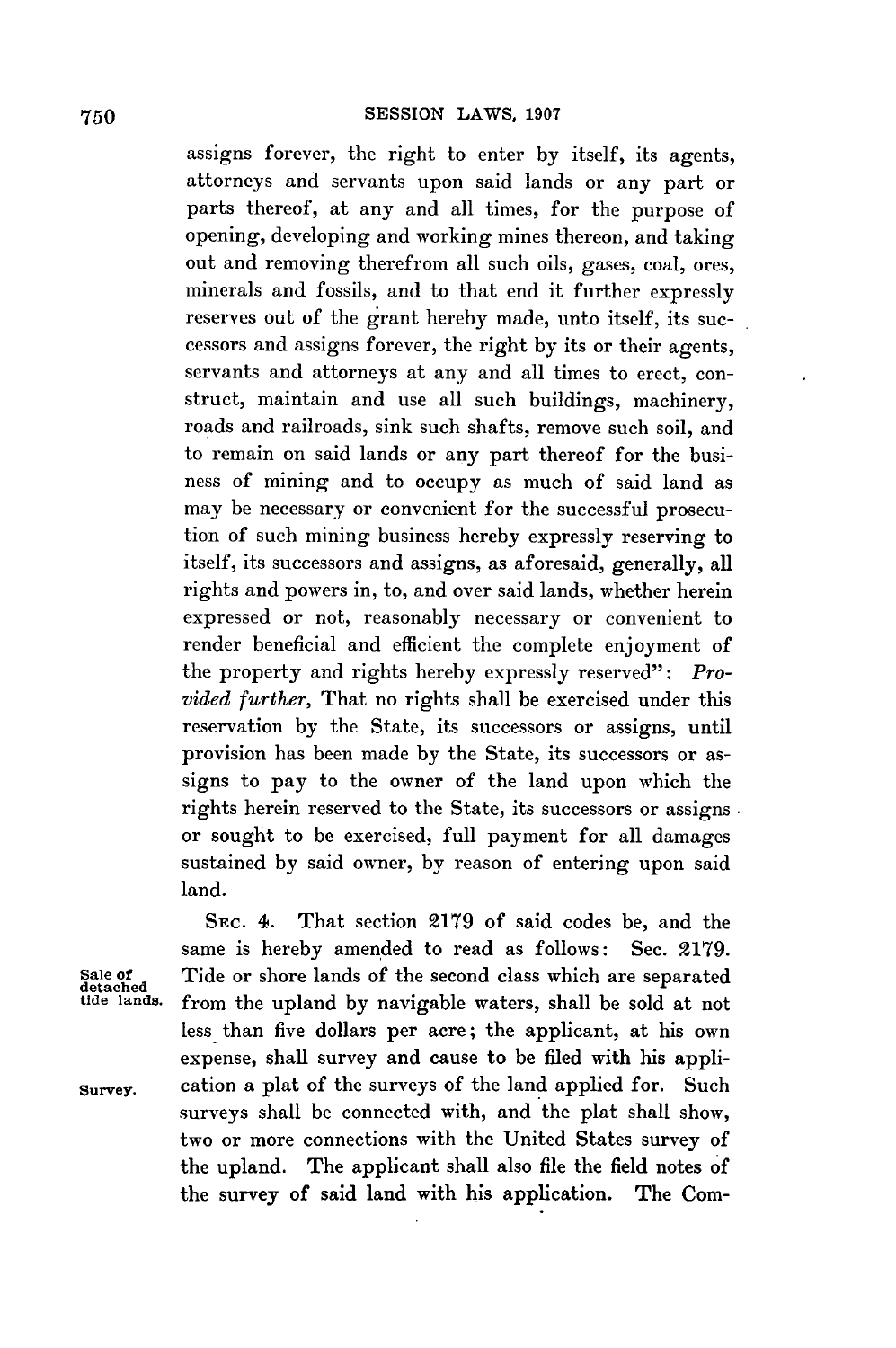missioner of Public Lands shall examine and attest said plat and field notes of survey, and if found incorrect or indefinite, he shall cause the same to be corrected or may reject the same and cause a new survey to be made.

**SEC. 5.** That section 2141 of volume three (supplement) of Ballinger's Annotated Codes and Statutes of Washington be, and the same is hereby amended to read as follows: Sec. 2141. That any person or company may Application make written application to the Board of Appraisers for the State lands. appraisement and sale of any lands belonging to the State, and the said Board shall cause to be prepared blank applications containing such instructions as will inform and aid intending purchasers in making application for the appraisement and sale of any lands. Each application must <sub>Deposit.</sub> be accompanied with certificate of deposit or certified check upon any bank of this State, made payable to the Commissioner of Public Lands and equal in amount to ten cents per acre for the land described in such application: *Provided,* That such deposit may be made in cash or **by** postoffice money order, but in no case shall such deposit be less than ten dollars. In case the lands described in such application are sold at the time they are offered for sale, in accordance with such application, the amount of such deposit shall be returned to such applicant. **If** such lands be not sold, through fault of said applicant at such sale, such deposit shall be forfeited to the State, and shall be so declared **by** the said Board, and the State Treasurer shall thereupon place said forfeited money to the credit of the general fund of the State. That when, in the judgment of the Board of Appraisers or the Commissioner of Public Lands, a sufficient number of applications have been received for the appraisement and sale of any lands belonging to the State, said Commissioner of Public Lands shall Inspection and ap-cause any of such lands so applied for to be personally **praisal.** inspected and appraised as to its character, topography, agriculture, timber, coal, mineral, stone or rock quarries, or grazing, its distance from any city, town, railroad,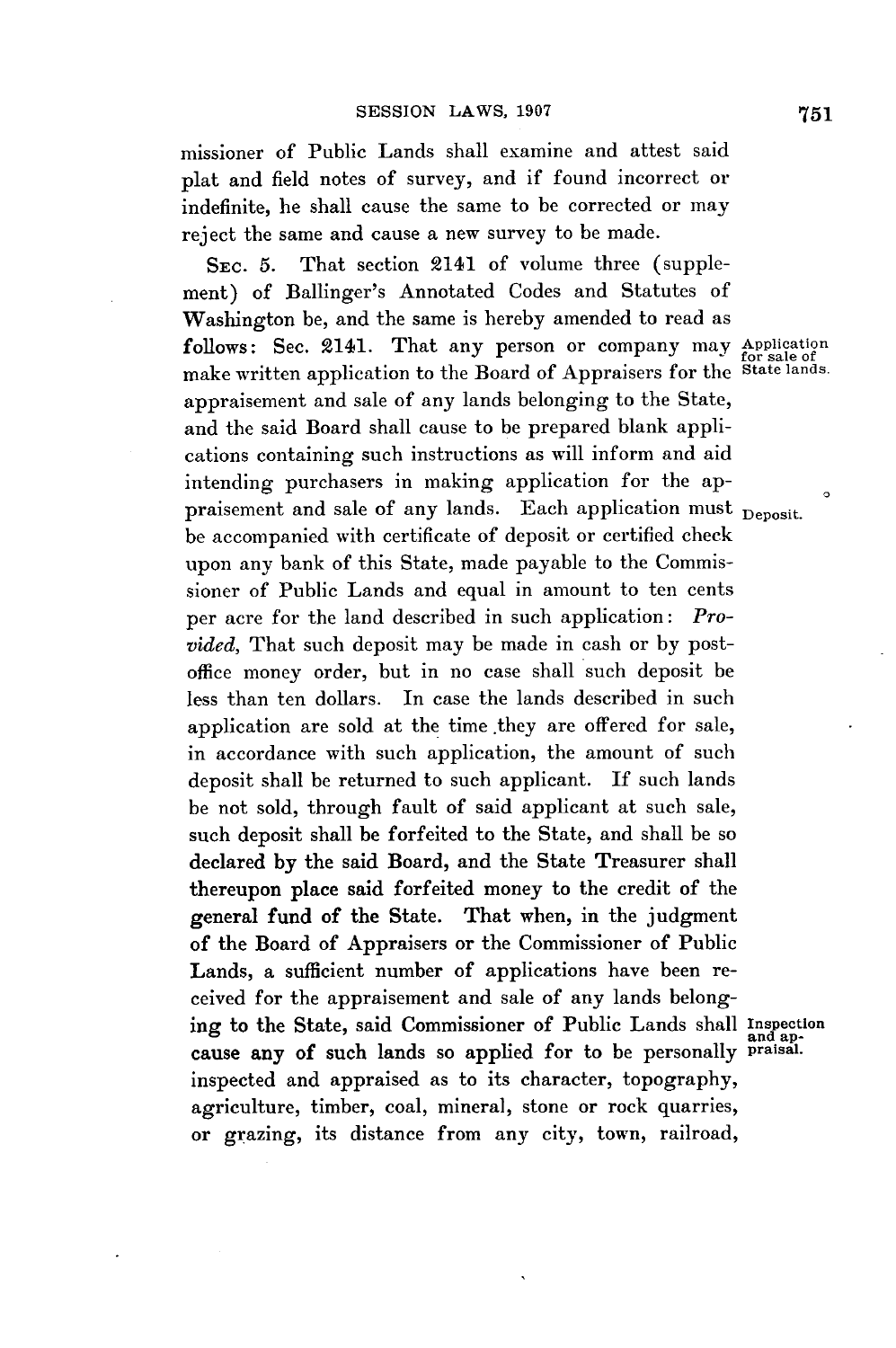river, irrigation ditch or other waterways, when irrigation is required, and fully report the same to said Board or Commissioner of Public Lands, together with the Commissioner's or Appraiser's judgment as to its' present and prospective value, which said report shall be considered and thereupon a price per acre fixed for each quarter section, and subdivision thereof, or lot or block, which shall be not less than ten dollars per acre for lands granted for educational purposes: *Provided,* That no more than one **of** hundred and sixty acres **(160)** of any school or granted lands of the State shall be offered for sale in one parcel, and all lands within the limits of any incorporated city or Land to be town or within two miles of the boundary of such incor-<br>platted,<br>when, **properted** gity or town, where the voluntion of such lands **when.** porated city or town, where the valuation of such lands shall be found **by** appraisement to exceed one hundred **(\$100.00)** dollars per acre, shall, before the same be sold, be platted into lots and blocks of not more than five acres in a block, and not more than one block shall be offered for sale in one parcel, and said Board is hereby authorized to plat such lands into lots and blocks, and all plats shall be filed in the office of the Commissioner of Public Lands: *Provided further,* That whenever application is made to purchase less than a section, the said Commissioner of Public Lands may order the inspection of an entire section or sections: *Provided further,* That all school and granted lands for educational purposes may thereafter be than \$10 **11**<br>per acre. sold at not less than the appraised value, when the purchase price realized for the timber thereon added to the appraised value of the land is **\$10.00** per acre or in excess thereof: *And provided further,* That in no case shall any State or public lands or timber or other materials thereon be sold more than ninety days after the appraisal thereof **by** the Board of State Land Commissioners.

**SEC. 6.** That section 2142 of volume three of said codes be, and the same is hereby amended to read as follows: Sale of Sec. 2142. That when applications are made for the purchase of timber, stone, fallen timber, hay or gravel or other valuable materials situated upon public lands of the State, the same inspection shall be had as for applications

Size of parcel.

To be sold<br>at not less<br>than \$10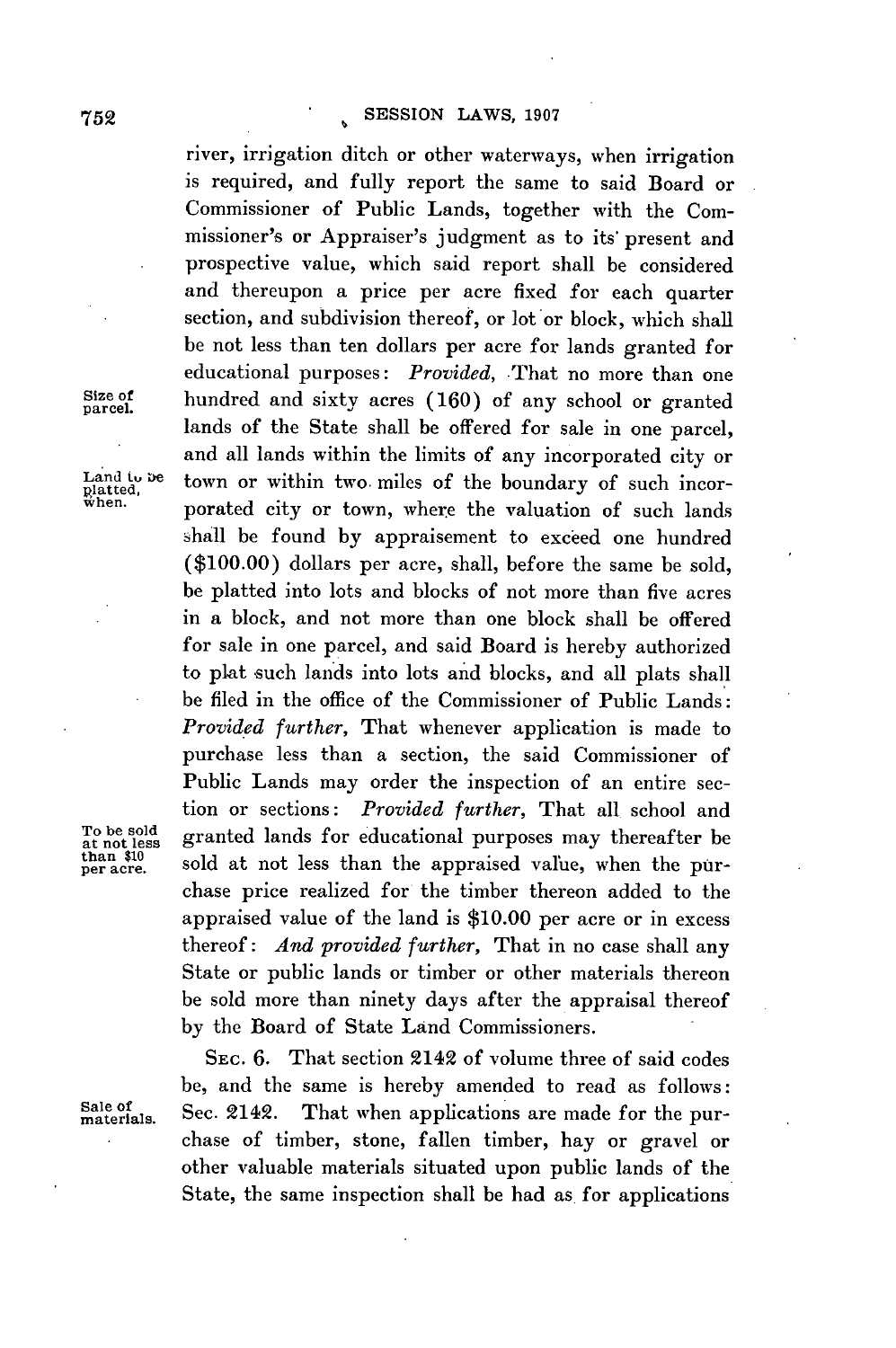to purchase lands: *Provided,* That no standing timber or **Timber.** stone shall be sold for less than the appraised value thereof, and-such timber, stone, hay and gravel may be sold separate from the land, when, in the judgment of the Board, it is for the best interest of the State to sell same, except when the estimated amount of timber shall exceed one million feet to the quarter section, in which case the timber shall be sold separate from the land: *Provided, however,* That whenever any public lands shall lie within the limits of any water shed from or through which is derived the water supply of any city or town of the State of Washington, in such case the said city or town desiring to purchase or condemn the same, may do so, and in case of purchase, shall have the right -to buy the said land with the timber, stone, hay or gravel thereon and without a separate appraisement: *And provided further,* That the full purchase price of such valuable materials shall be paid in cash when sold separate from the lands: *Provided*, That in all Time of provided. cases when the timber is sold separate from the land, said timber shall revert to the State if it has not been removed from the land within five years from the date of purchase thereof, except that in all cases when the purchasers are acting in good faith and removing the said timber, the Board of State Land Commissioners may extend the time of removal for a period not to exceed two years. When the time for removing timber is extended the person owning the timber shall pay to the State such compensation as the Board of State Land Commissioners may direct providing, that such compensation shall not be less than one dollar per acre per year, nor more than \$2.00 per acre per year. That in every appraisement of land granted to this State the Board of Appraisers shall be and serve as the Board of Appraisers mentioned in section two of article sixteen of the State Constitution. And in every appraisement under this chapter the said Board shall separately appraise all improvements placed upon any land of the *Appraisal*<br>State and found an such land at the time of the councils ments. State and found on such land at the time of the appraisement; and shall also appraise all damages and waste done

**753**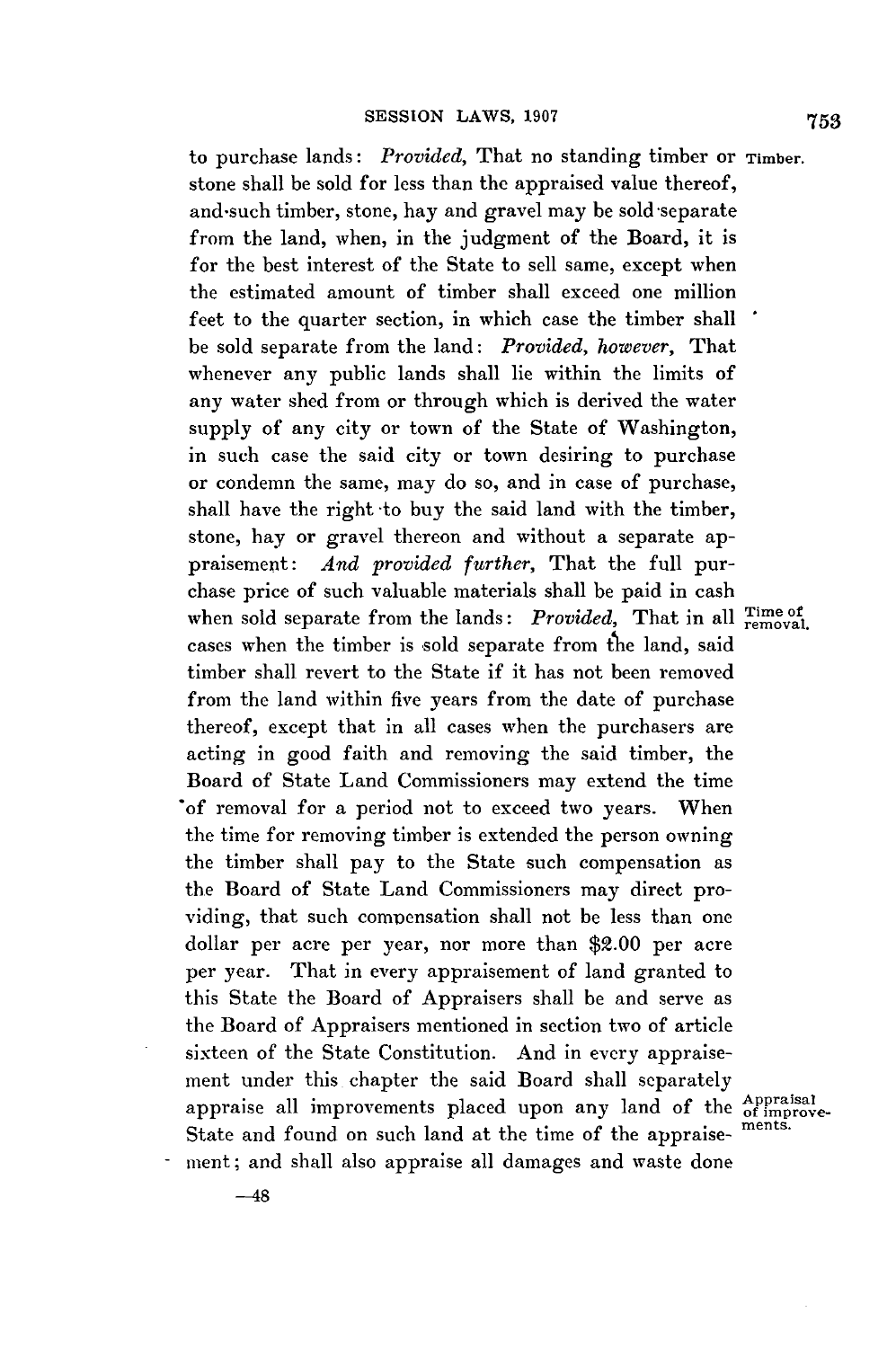to said land **by** the cutting and removal of timber or the removal of stone or other materials **by** the person or persons claiming such improvements, or **by** his consent, and the damage to the land or materials thereon **by** reason of the use and occupancy of said land shall be considered in the appraisement, and the balance, after deducting such damages and waste appraised as aforesaid, shall **be** determined as the value of the improvements upon the land so appraised and every such appraisement shall **be** recorded in the proceedings of the Board of Appraisers: *Provided,* That this section shall not be considered to affect the right of the State to the value of such land: *Provided further,* Purchaser That if the purchaser of such land from the State be not the owner of the improvements he shall deposit with the officer making the sale, at the time of the sale, the appraised value of such improvements; and if it be found **by** the said Board that the owner of said improvements was not holding adversely to the State in improving said land, or that said improvements were placed on said land in good faith **by** a lessee from the State or territory, or that said lessee had in all respects complied with the terms of his lease, and his leasehold interest, not forfeit or subject to a forfeiture then the board of appraisers shall direct the Commissioner of Public Lands to pay, and he shall pay to the owner **of** said improvements such sum so deposited; but if it be found **by** the said board of appraisers that the said improvements owned or made on said land **by** parties holding or claiming the land, adversely to the State, or **by** persons without license or lease from the State, or **by** a lessee who had not complied with the terms of his lease, then said Board shall direct the Commissioner of Public Lands to pay over such sum so deposited into the permanent school fund: *Provided further,* That if the said improvements were made **by** a lessee or other person with intent to defraud the State or the intending purchaser the sum so deposited shall be forfeited in the manner described above, to the State: *Provided further,* That in determining the value and nature of land and of improvements, the Board is hereby authorized to compel **by** subpoena the

Purchaser<br>shall pay<br>for improve-<br>ments.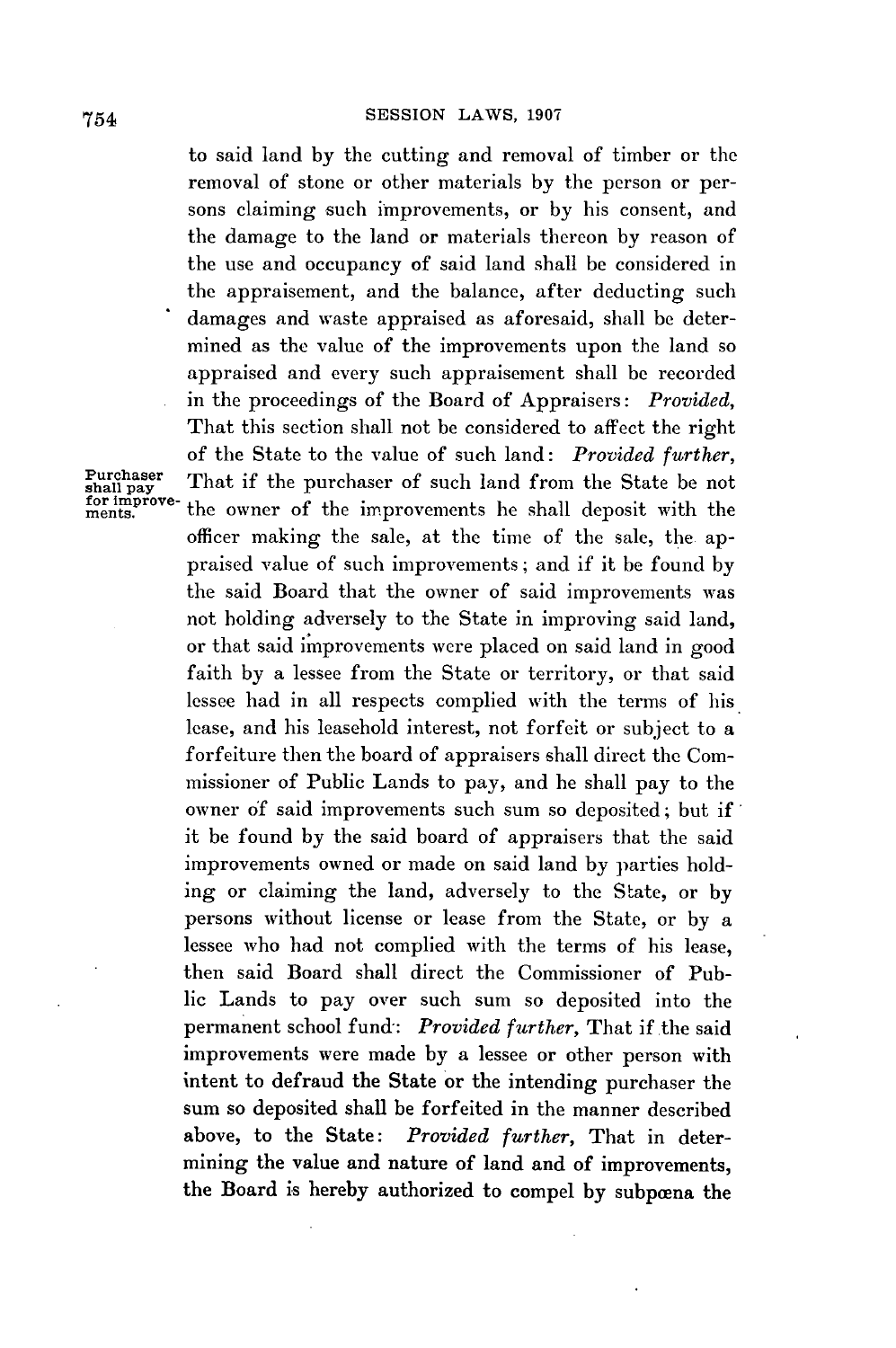attendance of witnesses at such place as said Board may designate, and swear and examine witnesses as to the value of such land and of improvements and the damage and waste as well.

**SEC. 7.** That section 2145 of Volume Three of said Codes be and the same is hereby amended to read as follows: Sec. 2145. That the members of the said Board of Ap-Report of praisers, or the county auditor conducting the sale, shall, upon making sale of any school land, or stone, mineral or timber thereon, report such sale to the said Board of **Ap**praisers, as provided in this act, together with other information touching the same, as the said Board shall have prescribed, and within ten days from the date of the reception of such report **by** the Commissioner of Public Lands, if no affidavit showing that the interest of the State in such sale were injuriously affected **by** fraud or collusion shall have been filed with said Board, and it shall appear Confirmafrom such report that the sale was fairly conducted, and that the purchaser was the highest bidder at such sale, and that his **bid** was not less than the appraised value of the property sold, and if the said Board of State Land Commissioners shall **be** satisfied that the land sold would not, upon being readvertised and sold, sell for at least ten per cent. more than the price at which it shall have been sold, and that the payment required **by** law to be made at the time of making the sale has been made, and the best interests of the State may be thereby subserved, the Secretary of the Board of State Land Commissioners, **by** order of said Board shall enter upon his records a confirmation of said sale and thereupon the Commissioner of Public Lands shall issue to the purchaser a contract of sale, as in this act provided.

**SEC. 8.** That section **2183** of Volume Three of said Ccdes be and the same is hereby amended to read as follows: Sec. 2183. The Board of State Land Commissioners shall Lease of right to have power to lease the right to build and maintain wharves, wharves. docks, and other structures upon the harbor areas laid out or which shall hereafter be laid out in pursuance of the provisicns of Article XV of the Constitution of the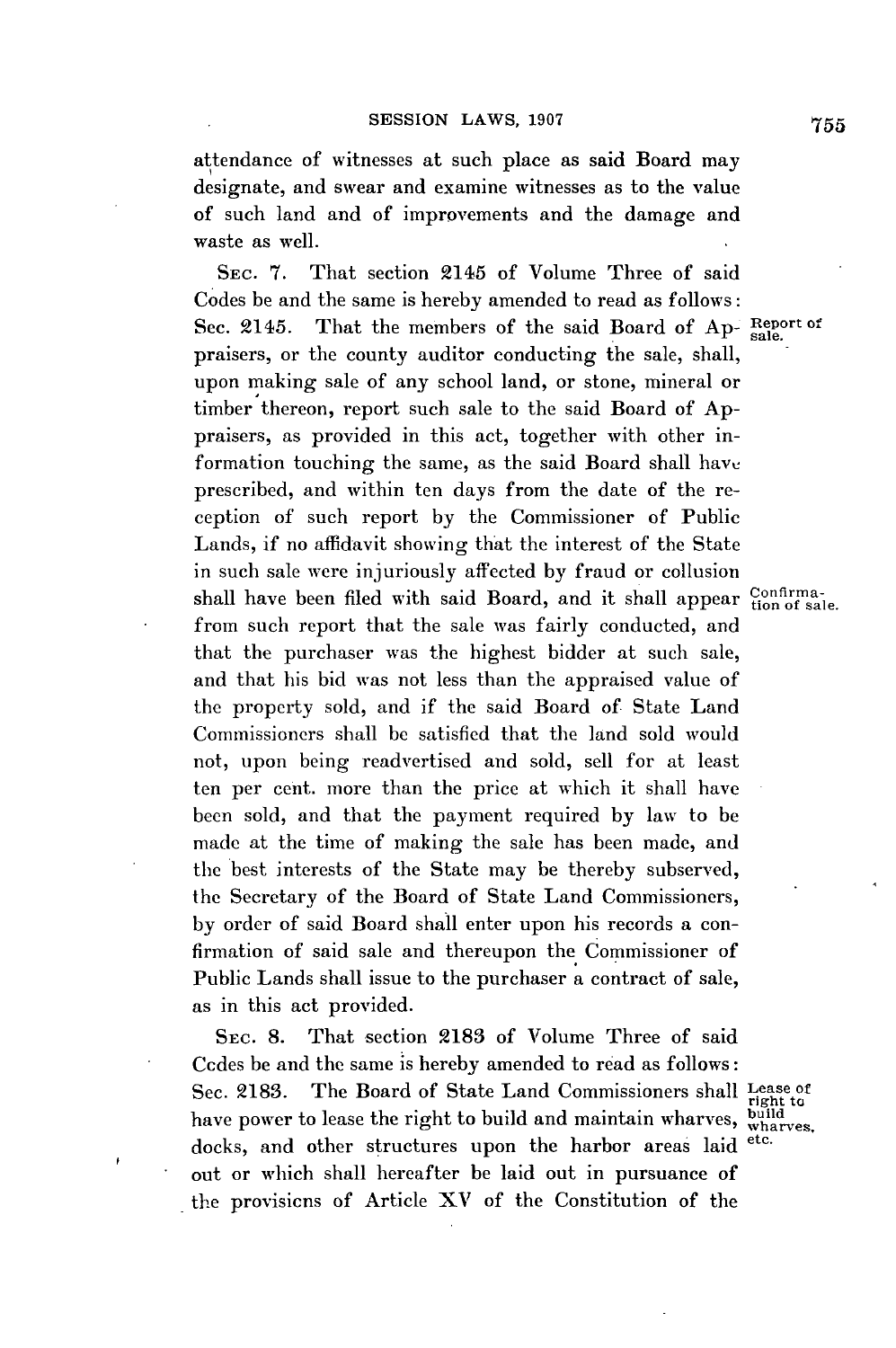State of Washington for such rental and under such **gen**eral rules as said Board shall prescribe, except in so far as the same are or may **be** prescribed **by** law; but no such lease shall be made for any term longer than thirty years. **Rental.** The rental fixed and reserved to the State of Washington in each such lease shall be such sum as said Board shall fix. Said Board shall require of each such lessee a bond **Dond Of** with sufficient surety, to be approved **by** the Commissioner **le.9see.** of Public Lands, in such penalty, and not exceeding twice the amount of the annual rental, but in no case less than five hundred dollars, as may be prescribed **by** the Board, conditioned for the payment **by** the lessee of the rental reserved in his lease at or prior to the time of payment therein specified, during the term of such lease or during such part thereof as the Board in its discretion shall require to be covered **by** such bond; and in case only a part of the term of such lease shall be covered thereby, said Board shall require of such lessee another like bond, to **be** executed and delivered within three months and not less than one month prior to the expiration of the period covered **by** the previous bond, covering the remainder of the term of the lease, or such part thereof as the Board in its discretion shall require to be covered thereby. The Board shall have power at any time to summon sureties upon any bond and to examine into the sufficiency thereof, and if it shall find the same to be insufficient it shall require the lessee to file a new and sufficient bond within thirty days after receiving notice so to do, under penalty of cancellation of the lease; and the Board shall have power to cancel any lease for a substantial breach **by** the lessee of any of the conditions thereof, or for lack of a bond therewith as herein required. The application for or the making or acceptance of any lease herein authorized shall not work any estoppel against either party thereto or against those in priority with either party as to any right or claim which might otherwise be made or contested. Any holder of any lease made prior to and in full force on the 1st day of March, **1899,** who has theretofore fully complied with all the requirements of law relative to such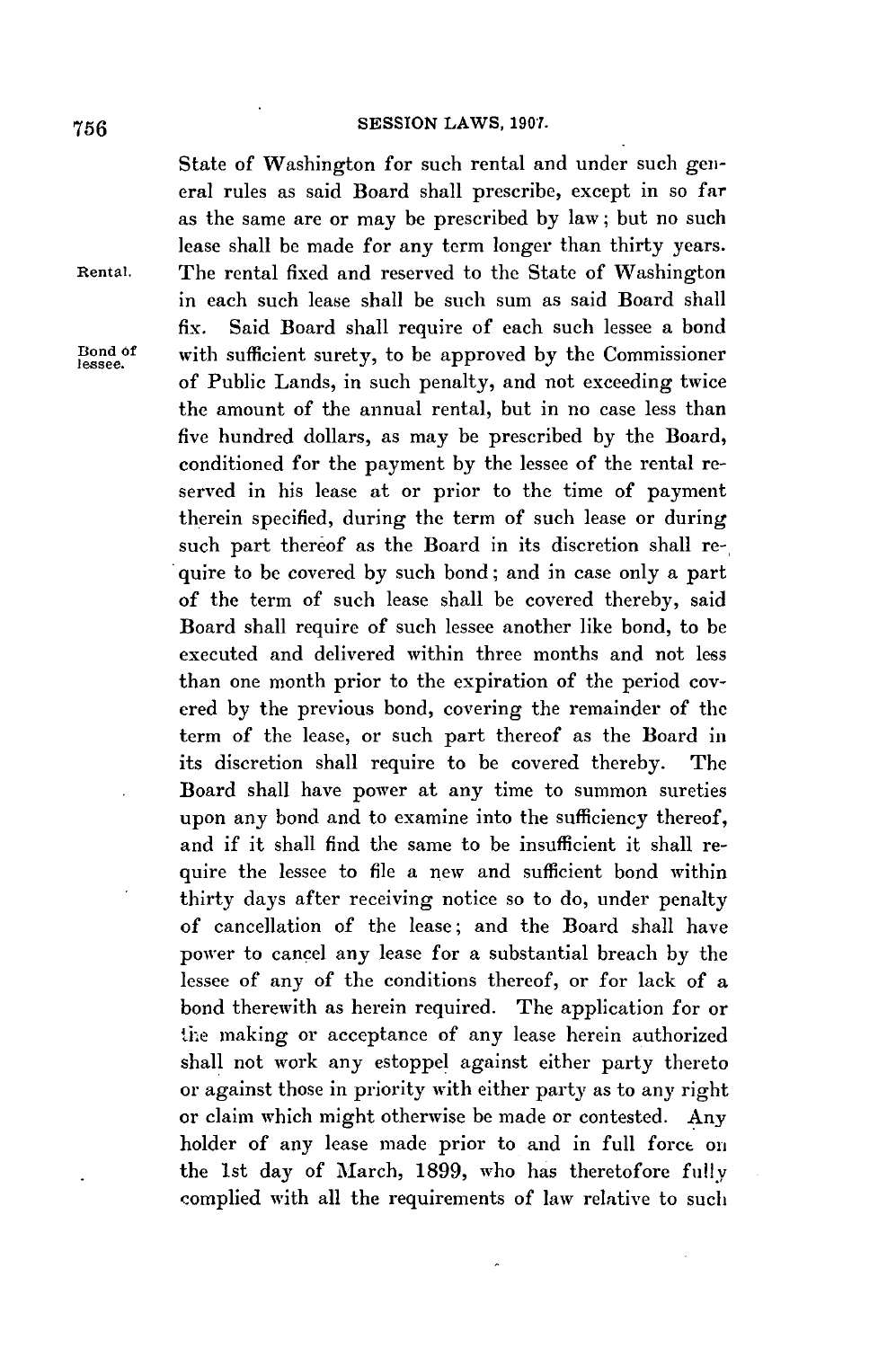### **SESSION LAWS, 1907**

leases, but no other person, shall be entitled upon making application therefor to said Board to have the rental reserved **by** his lease adjusted in conformity with the provisions of this section; but such adjustment shall not apply to any rental previously paid or accrued. **If** the person, association or corporation having the preference right to lease any part of such harbor area has not exercised or shall inot exercise such right within such time and in such manner as may be prescribed by said Board, in its rules *publication* and regulations, then said Board whenever it shall deem it advisable that such part should be leased shall give thirty days' notice **by** publication that a lease of such part of such harbor area for such rental and under such general rules within the limitations of this section as said Board shall have prescribed will be sold, at a time and place to **be** specified in said notices, to the person, association or corporation offering at such public sale to pay to the State the highest sum as a cash bonus for such lease; and upon the giving of such notices such lease shall be sold and made and delivered, accordingly, the payment of the sum offered **by** the successful bidder being required at the time of such sale. **All** the rentals derived from the leases herein authorized shall be paid into the State treasury under such regulations as said Board may prescribe, and shall constitute a harbor fund to be used as the Legislature may direct. Notwithstanding any such lease now or hereafter existing, the Stdte shall ever retain and does hereby reserve the right to regulate the rates of wharfage, dockage or other tolls to be imposed **by** the lessee or his assigns upon commerce for any of the purposes for which the leased area may be used, and the right to prevent extortion and discrimination in such use thereof.

SEc. **9.** That section 2192 of Volume Three of said Codes be and the same is hereby amended to read as follows: Sec. **2192.** That the Commissioner of Public Lands for services performed by him as such may charge and collect Fees of<br>the following fees: (1) For a copy of any record door signer. the following fees: (1) For a copy of any record, document or paper on file in his office, fifteen cents per folio; (2) for affixing a certificate and seal, **\$1.00; (3)** for each

**757**